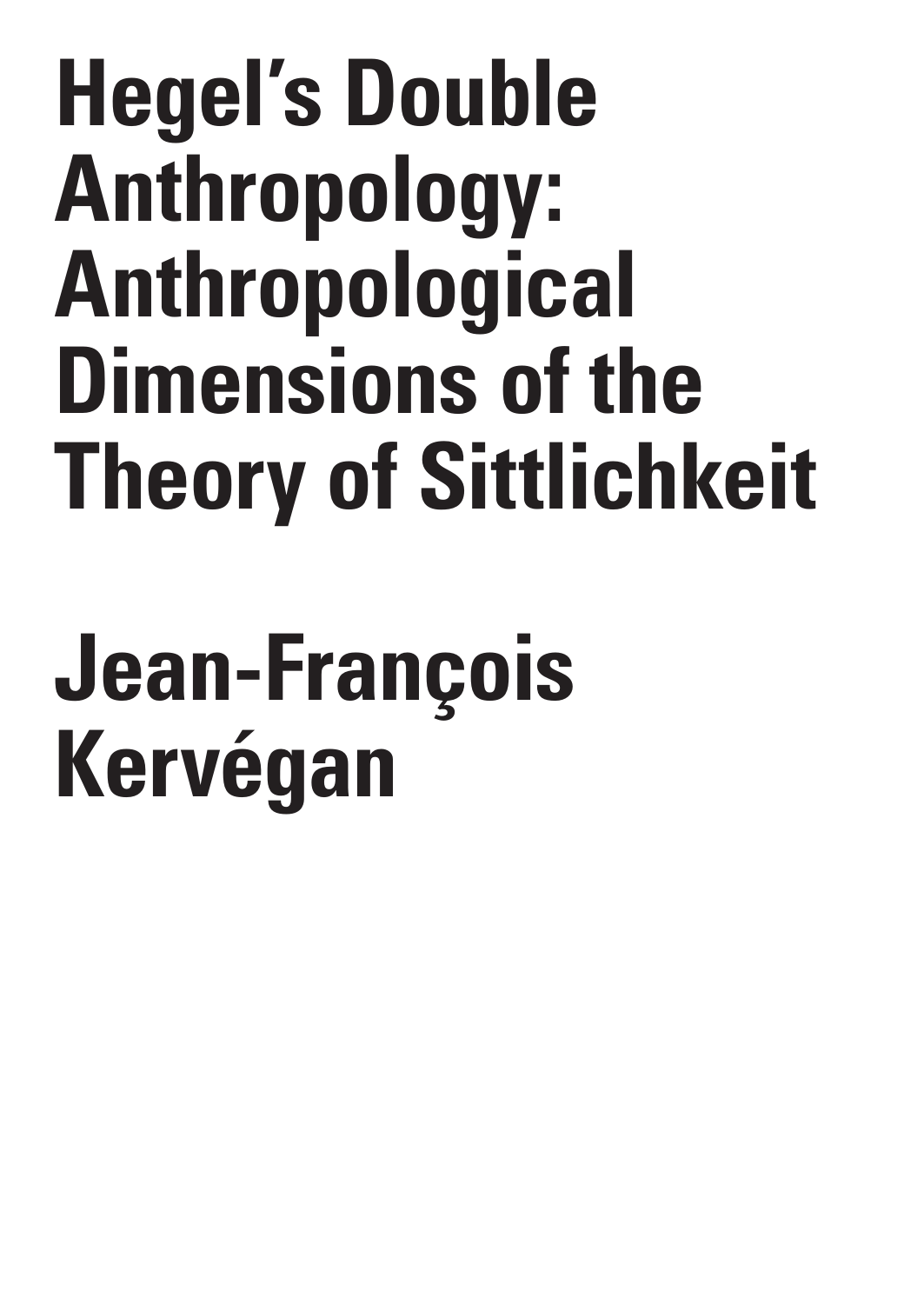**Abstract:** Besides "Anthropology 1", which deals in an original way with the mind-body problem, there is in Hegel's philosophy of the objective spirit a theory of the constitution of humanity (here called Anthropology 2) focusing on the analysis of culture, in particular of material culture through labour activity.

**Keywords:** Anthropology; culture; Hegel; mind-body problem; social philosophy.

> Since a long time, anthropology is nothing more than the name of a field of study. M. Heidegger, *Kant und das Problem der Metaphysik*

One point is certain: man is not the oldest or most constant problem that has ever faced human knowledge. M. Foucault, *Les mots et les choses*

When investigating Hegel's anthropology, it is first appropriate to clarify a point of terminology. By "anthropology" do we understand the content of the so-titled part of the theory of subjective spirit in the *Encyclopaedia of Philosophical Sciences*, or Hegel's conception of man in general? Iring Fetscher's classic book, *Hegels Lehre vom Menschen*, is a comment on the whole theory of the subjective spirit. Fetscher was perfectly conscious of the fact that Hegel, in this section of the *Encyclopaedia*, uses the word "anthropology" in a very specific sense, and one that is specific to him. As stated in a footnote to the book:

The word 'anthropology' had a different meaning in Hegel's time than today, but it was far from the very special meaning Hegel has given it.1

Meanwhile, the knowledge of the global background in which Hegel's anthropology was elaborated has increased significantly. Odo Marquard, in particular, has retraced the development of this notion, which has become the title of a scientific discipline, and the difficulties faced by the anthropological topic.2 My purpose here is not to identify Hegel's position in the complex history of anthropology, but rather to investigate the systematic meaning of Hegel's theory of man in general. My conjecture is that this theory of man, which for the sake of brevity I call 'Anthropology 2', does neither coincides with anthropology in the special sense of the

2 Marquard 1971; Marquard 1973, p. 122-44.

Issue 2

C R I S I S

<sup>1</sup> Fetscher 1970, p. 264.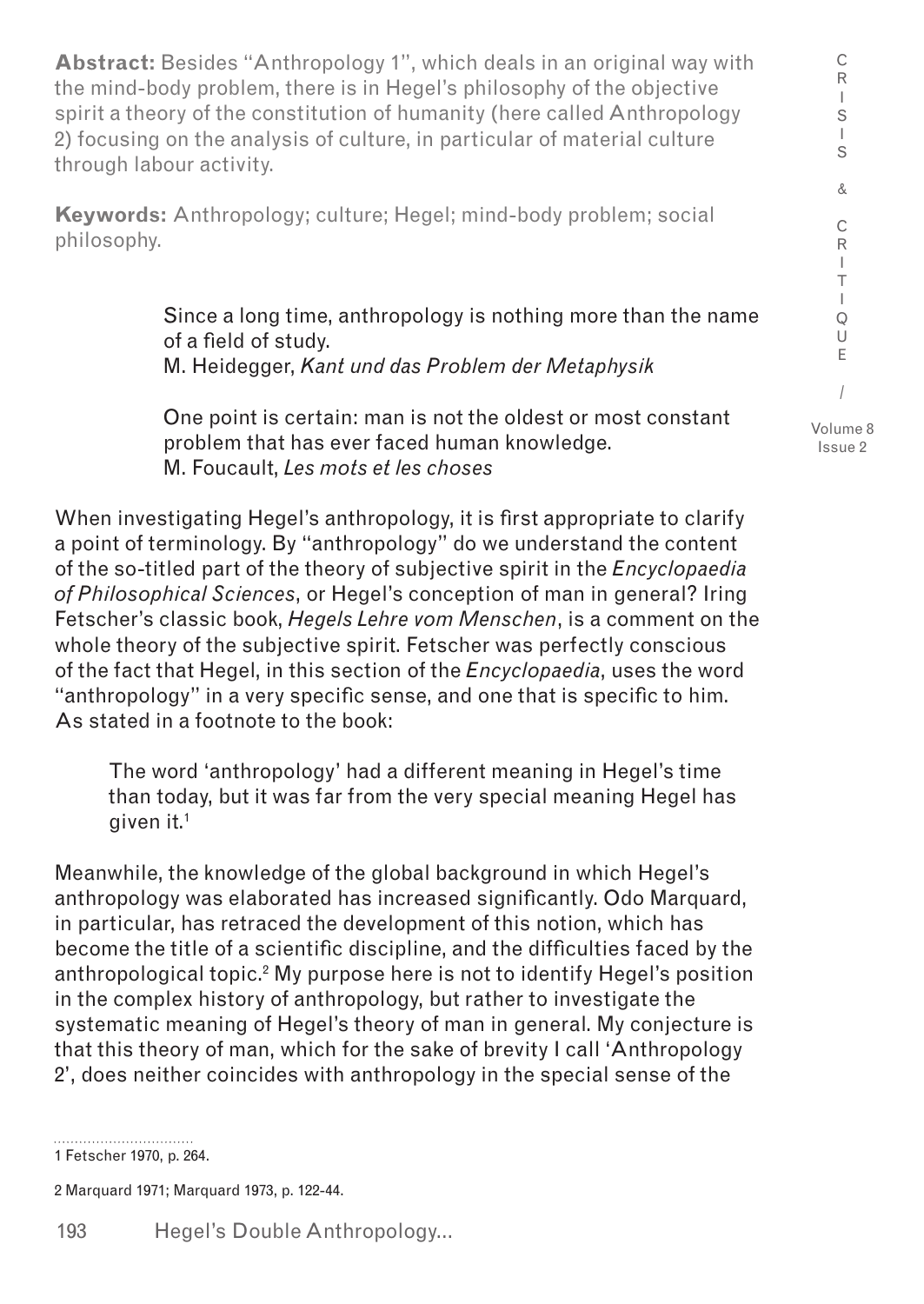term (which I will now call 'Anthropology 1'), i.e., with the theory of the 'soul' in the sense given to this term by Hegel, nor with the theory of the subjective spirit, as Fetscher assumed; it corresponds rather to the theory of the finite spirit, thus to the theory of the subjective *and* objective spirit.3 And within Anthropology 2, I wish to highlight the special position of the investigation of man's status in civil society. To what extent is man in general identical with the agent of the system of needs, i.e. with *homo oeconomicus*? This is one of the main questions to be addressed by the examination of Anthropology 2.

#### **Anthropology, before Kant and after Hegel**

According to Marquard, the rise of philosophical anthropology since the first appearance of the word in the 16th century must be understood as an alternative to the traditional (Scholastic, then Wolffian) School metaphysics on the one hand, and to the paradigm of the mathematical science of nature on the other.4 He notes that there is also a 'theological' use of the term, examples of which can be found in Malebranche and Leibniz, but also in the *Encyclopédie* and even, at least until the middle of the 19th century, in the *Grand Dictionnaire de l'Académie française*. In the latter's sense, anthropology would be an incomplete human translation of divine concepts. However, Marquard immediately admits that no connection can be found between the two semantic fields, for example in the sense that philosophical anthropology would be a kind of secularization of theological anthropology. Philosophical anthropology provides an understanding of man that brings together empirical, physical, and ethnographic data in order to propose a comprehensive view of the nature of man. According to Mareta Linden, these analyses occur on a threefold level: there is a 'somatic' anthropology performed by medical doctors and scientists, which is dominant in the mid-18th century; a 'psychological' anthropology, which is metaphysical in the broader sense of the term; and finally, a combination of the two previous ones, dealing with what is now called the mind-body problem.<sup>5</sup>

Although soul is one of the main subjects of anthropology, it is nevertheless evident that the 'anthropological turn' of philosophy during the 18th and 19th centuries represents a certain 'dethronement of the soul', or at least a depreciation of the spiritualist understanding of it.<sup>6</sup> During the Enlightenment, anthropology takes an anti-metaphysical

5 See Linden 1976.

S I S & C R I T I Q U E / Volume 8

C R  $\mathbf{I}$ 

Issue 2

<sup>3</sup> See Hegel 2000, § 306, p. 181; Hegel 1992, § 386, p. 383.

<sup>4</sup> Marquard 1973, p. 124

<sup>6</sup> Decher-Hennigfeld 1991, p. 19; Nowitzki 2003, p. 10.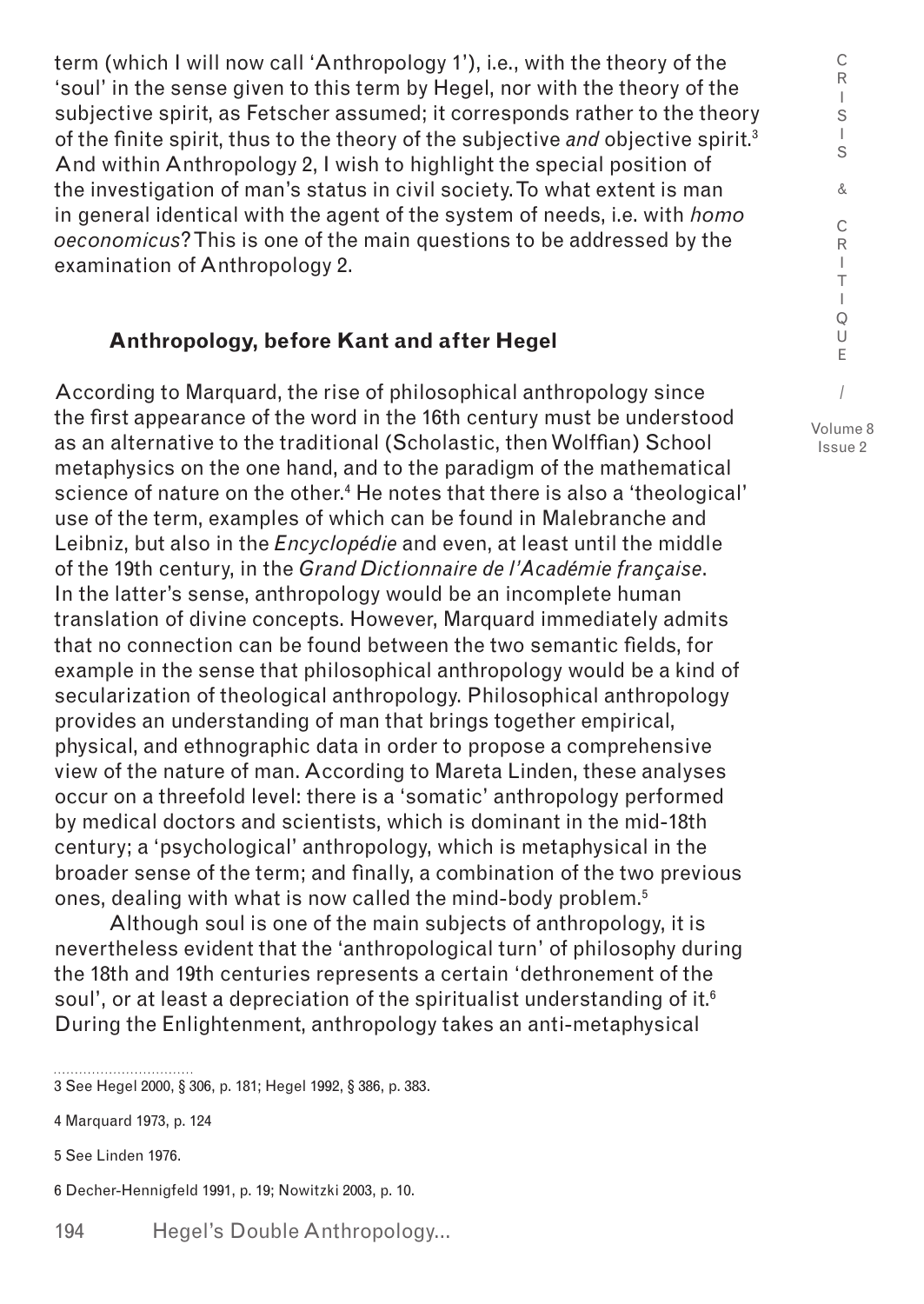orientation, since it proceeds – and not only among materialists thinkers such as d'Holbach or La Mettrie – to a certain "physicalising of the soul".<sup>7</sup> I leave aside here the case of Kant, whose conception of anthropology would deserve a more detailed examination. Even in the case of an "idealist" like Hegel, the anthropology 1 goes in this direction, since its subject is "the soul in its corporeity".8 This trend, however, culminates in post-Hegelian philosophy, in particular with Feuerbach, who completely identifies the "new philosophy" he intends to promote with anthropology. The *Principles of the Philosophy of the Future* affirm that theology and speculative philosophy must "dissolve" in anthropology, so that this discipline can and must become the "universal science".9 Anthropology reveals "the secret of theology", and thus of metaphysics and speculative philosophy;10 its goal, indeed, is to make man, instead of God, the primary subject of philosophy, since "God is the manifest interiority, the expressed Self of man", and religion, "the self-consciousness of man".11 In so doing, anthropology becomes an anthropodicy. This is the reason why Marx wants to eliminate anthropology as well as philosophy itself by giving it a practical turn: once Feuerbach has dissolved the "religious essence", one must unveil the abstraction of man himself, and understand the "human essence" as the "totality of social relationships".<sup>12</sup> In such a way, the program of the anthropological conversion of philosophy is superseded by that of a conversion of speculative theory into praxis:

It is where speculation ceases, it is in actual life that actual, positive science begins, the presentation of practical activation (*Betätigung*) of the process of practical human development.<sup>13</sup>

On the basis of such premises, there is no more space for any kind of philosophical anthropology: it is indeed a denial of the grounding of thinking in "the language of real life".14 This is why the revival of philosophical anthropology, as it took place in various forms in the twentieth century, especially in Germany, implied not only, in Marquard's

|                                  | 7 Nowitzki 2003, p. 29.      |                                               |
|----------------------------------|------------------------------|-----------------------------------------------|
|                                  | 8 Hegel 1992, § 411, p. 419. |                                               |
|                                  |                              | 9 Feuerbach 1959a, § 1, p. 245; § 54, p. 317. |
| 10 Feuerbach 1959b, § 1, p. 222; |                              |                                               |
| 11 Feuerbach 1959c, p. 15-16.    |                              |                                               |
| 12 Marx 1969a, These 6, p. 6.    |                              |                                               |
| 13 Marx 1969b, p. 28.            |                              |                                               |
| 14 Marx 1969b, p. 26.            |                              |                                               |
|                                  | 195                          | Hegel's Double Anthropology                   |

& C R I T I Q U E / Volume 8

C R  $\mathbf{I}$ S I S

Issue 2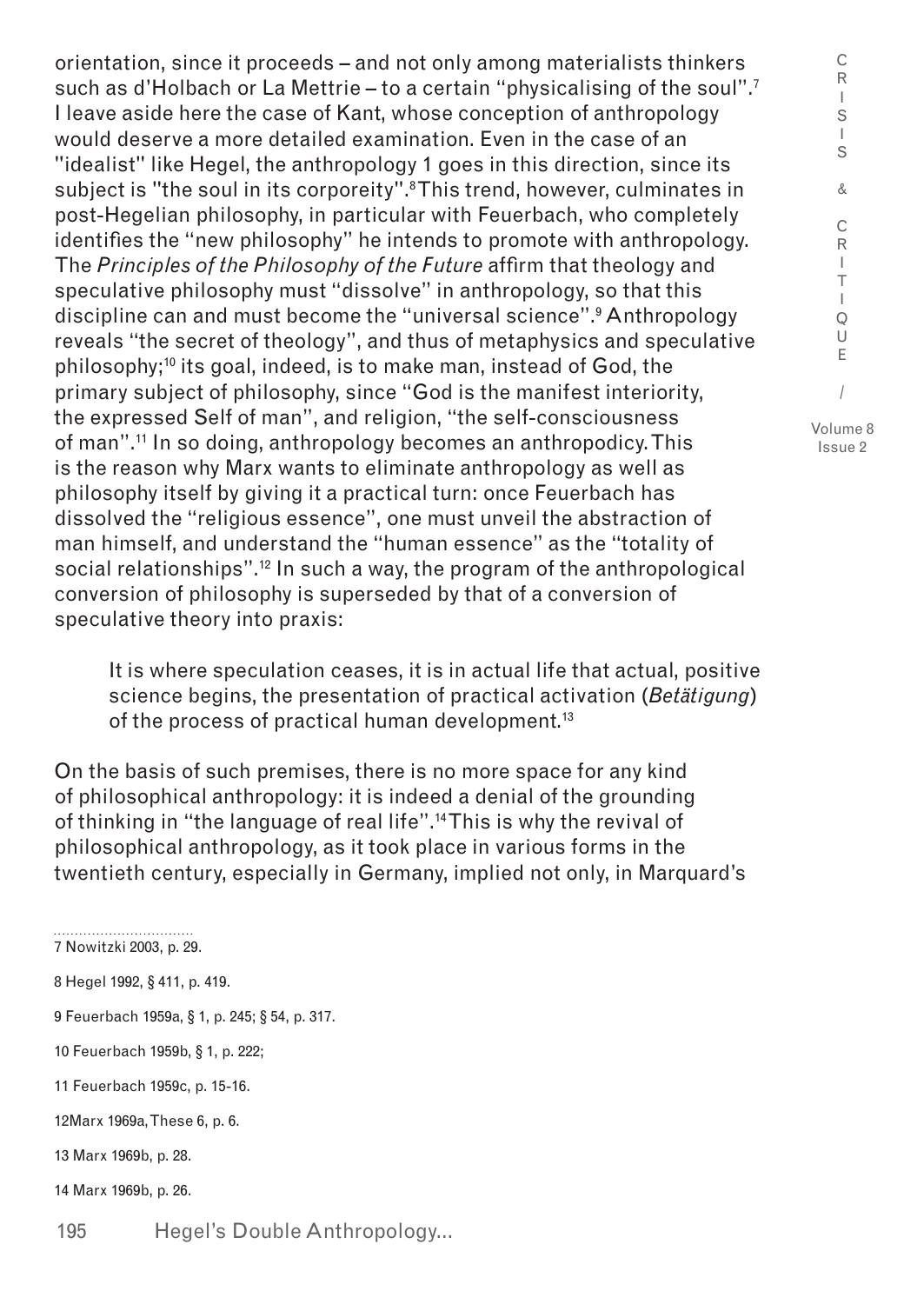words, a "secession" from the philosophy of history and a "turn to nature",<sup>15</sup> but a re-definition – a critical re-definition – of the theory itself, which should, according to Horkheimer and Adorno, open the way to a "dialectical anthropology".16

## **Hegel's "Anthropology 1"**

In Hegel's various published and unpublished accounts of anthropology, three points are noteworthy. 1) Hegel does not once attempt to explain the use of this name for that part of the theory of the subjective spirit whose subject is the 'soul' in the specific sense in which he understands it, as if it were self-evident that an anthropology should deal primarily with the spirit "that is not yet spirit", with what forms "the *sleep* of the spirit".17 To justify this option, he simply refers to "what is usually called anthropology".18 2) Hegel's inquiry is restricted to a unique question, that of the rooting of the spirit in naturality, in this case in the body. The subject of anthropology, in reality, is the soul understood as "*natural spirit* (*Naturgeist*)",19 so that it can be viewed in its entirety as a "*psychic physiology*", although Hegel himself uses this expression in a more limited sense.<sup>20</sup> 3) Despite its narrow scope, the Anthropology 1 is treated widely in the *Encyclopaedia*, and especially in the Berlin lectures on the philosophy of the subjective spirit: 75 pages in the Hotho copybook from the summer semester of 1822, more than 200 pages in the von Griesheim copybook from the summer semester of 1825, 150 pages in the Stolzenberg copybook from the winter semester of 1827-1828. This fact, although merely quantitative, indicates the significance of the anthropological issue for Hegel. Rather than providing a complete overview of the 'Anthropology' section of the *Encyclopaedia* and the lessons on the subjective spirit, I will simply address the three issues listed above.

1) The issue of naming: It is quite obvious that Hegel uses the word 'anthropology' as a simple label for a more conventional field of knowledge. He frequently uses expressions such as "what is usually called anthropology" to emphasise that it is not a personal choice.<sup>21</sup> It is

15 Marquard 1973, p. 134.

- 16 Horkheimer-Adorno 2003, p. 17.
- 17 Hegel 1992, § 388-389, p. 388.
- 18 Hegel 2000, § 307, p. 183.
- 19 Hegel 1992, § 387, p. 386.
- 20 Hegel 1992, § 401, p. 399.

21 Hegel 2008, p. 153, 207 (Nachschrift Griesheim).

196 Hegel's Double Anthropology...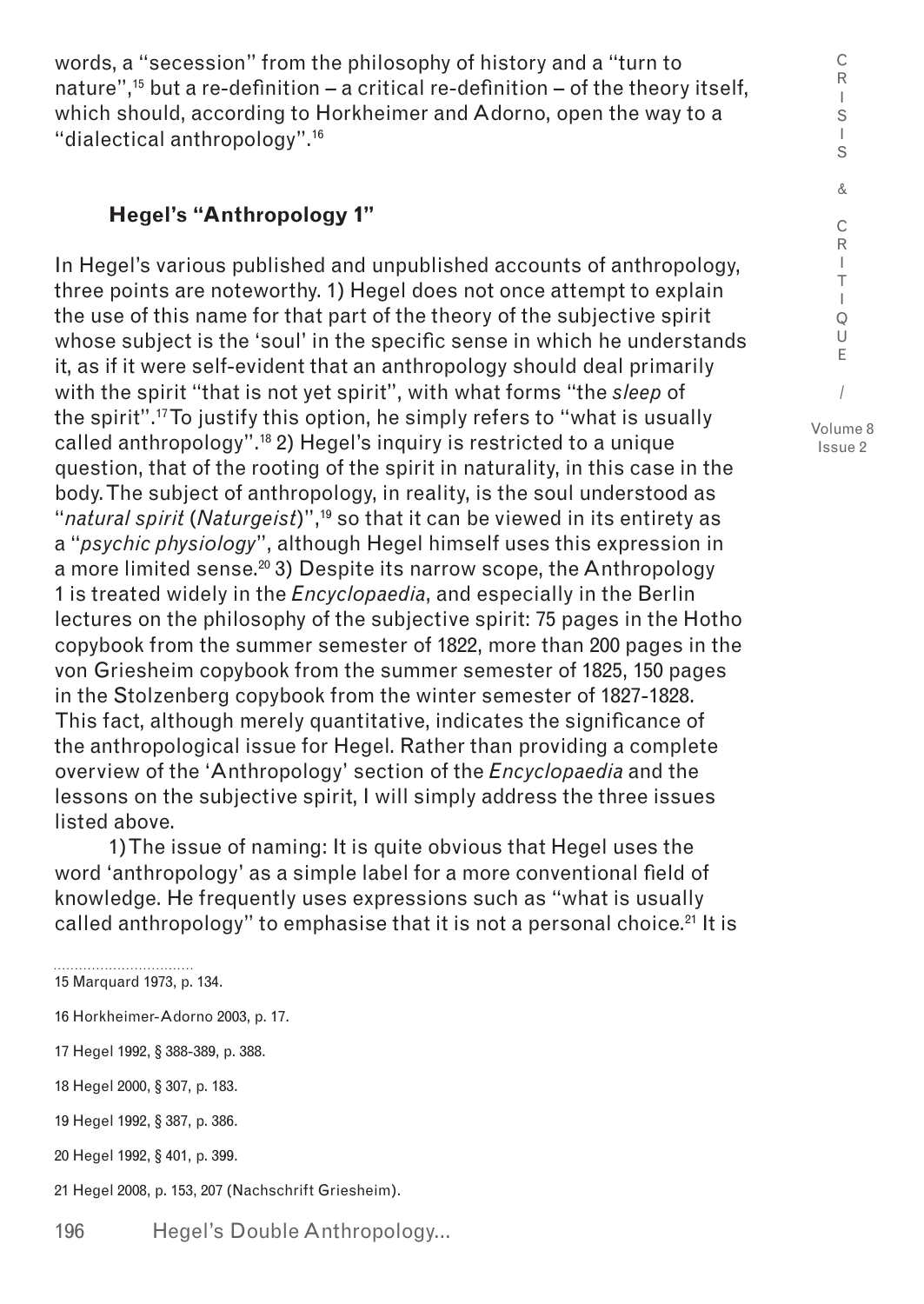therefore obvious that what is exposed under this name does not provide an exhaustive theory of man (what I call Anthropology 2). Rather, it seems that the considerable expansion of anthropological studies since the mid-eighteenth century has rendered this kind of knowledge a standard discipline whose name can be modified as little as that of geometry. Moreover, this label is far from being an arbitrary one, and hence remains relevant even within the framework of Hegel's philosophical system: the philosophical anthropology whose justification Hegel asserts against the "doctors' anthropology" deals with human nature insofar as it is *only nature*.

2) Although Hegel takes up a traditional denomination, he narrows the conceptual content of the discipline of anthropology, whereas post-Kantian anthropology on the contrary aims to elevate itself to the rank of a discipline of universal relevance. For him, it is not the task of anthropology to provide a description of man in general, and it has much less to do with normative issues. Anthropology is therefore neither a pragmatic anthropology nor a moral anthropology in the sense of Kant:<sup>22</sup> its main subject is the mind-body problem. In order to prevent this problem from becoming "an incomprehensible mystery", the spiritbody relationship must be conceived, unlike in the old metaphysics, not as that of two separate things or substances, matter and mind, but as a dynamic of emergence.<sup>23</sup> So understood, the Anthropology 1 is a psychophysiology considering "the spirit in its corporeity",<sup>24</sup> or "the spirit sunk into materiality".<sup>25</sup> Its aim is to describe the emergence of the spiritual from within the natural constitution of living beings, in other words the "spiritualisation" (*Begeistung*) of the living body, which is simultaneously a "corporalization of the spiritual" (*Verleiblichung des Geistigen*).26 The selected words deserve to be considered. In the "Philosophy of Nature", Hegel uses the verb *begeisten* (which is rarely used) and the word *Begeistung* (which is not even listed in the Brothers Grimm dictionary!) to designate chemical processes. $^{27}$  such as the acid/ base reaction or the oxidation, which is a 'spiritualization' in the sense that ancient chemists spoke of the wine spirit to denote ethanol. But it also happens, for example in the *Phenomenology of Spirit*, that he uses these words to refer to a process of concretization which "spiritually

22 See Kant, *Metaphysik der Sitten*, Einleitung, *AA* VI, p. 217.

23 Hegel 1992, § 389, p. 389.

24 Hegel 2008, p. 8 (Nachschrift Hotho).

25 Hegel 2010a, p. 695.

26 Hegel 1992, § 401, p. 399.

27 See Hegel 1992, § 202, p. 399; § 326, p. 327; § 329, p. 329; § 335, *GW* 20, p. 342.

197 Hegel's Double Anthropology...

R  $\mathbf{I}$ S I S & C R I T I Q U E / Volume 8 Issue 2

C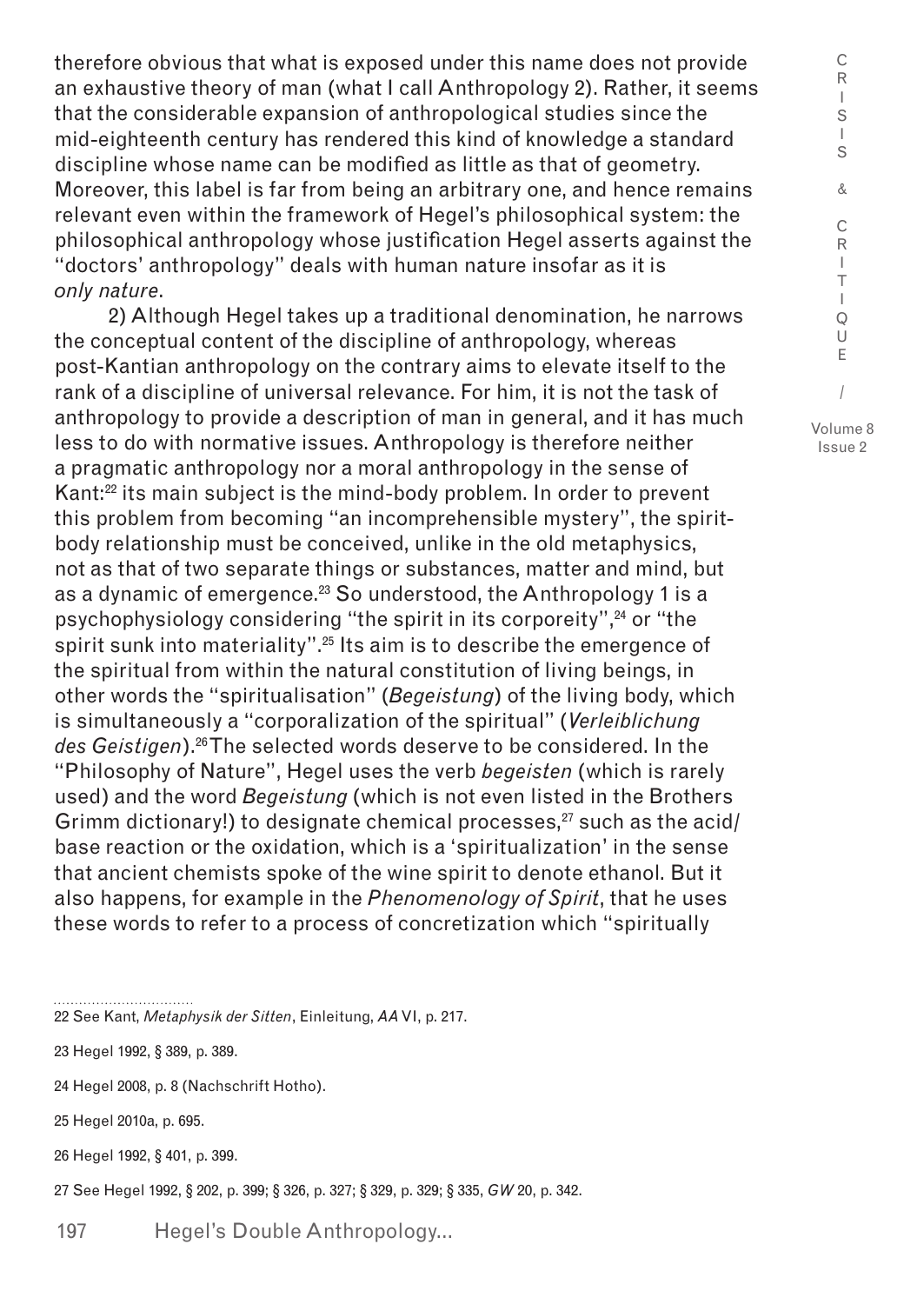animates" abstract thoughts or "gives [them] spirit".<sup>28</sup> In a certain sense, then, certain chemical processes can be seen as a prefiguration of the emergence of the spirit within natural corporeity. Corporalization (*Verleiblichung*), on the other hand, describes the way in which internal sensations are bodily reflected.<sup>29</sup> Anyway, the core of the Anthropology 1 is the study of semi-passive behaviors which, like sensations or habits, show the emergence of a spiritual activity (in a very broad sense) within a thick layer of corporal passivity: this is what Hegel calls the "muted weaving of the spirit".30

3) One can thus understand Hegel's constant attention to the dynamics (positive and negative) of the *psyche*, and especially to its pathologies. Indeed, the *Encyclopaedia* dedicates a single paragraph, accompanied by a long remark, to madness (*Verrücktheit*): § 321 in the first edition, § 408 in the second and third. But the unusual length of his oral explanations of this "condition of extreme wrenching" shows how important this and other abnormal situations are to him.<sup>31</sup> Indeed, in such instances we are faced with a kind of reification of spiritual activity which shows the inseparability of corporality and spirituality. The pathologies of subjectivity are, so to speak, a proof of the very existence of soul, since the "disease of the soul" consists in the fact that "what belongs to the soul becomes separated from the spirit".<sup>32</sup>The "soul", which in the normal (healthy) condition is the simple psychophysical basis of human spiritual activity, becomes in certain pathological cases a distinct reality, and this is expressed in a split in the corporeity itself.<sup>33</sup> With this very modern idea of a split between corporeity and subjectivity when the latter, in its pre-reflective stage, has not yet reached consciousness, Hegel, as some scholars have pointed out, addresses topics that will acquire a systematic articulation in Freud's work.<sup>34</sup> One could possibly explain this at first sight hazardous linkage as follows: when the soul reaches an autonomous bodily existence, anthropology itself becomes anthropoiatry.

In general, beyond the mind-body problem, Hegel's Anthropology 1 sheds new light on the ancient debate between idealism and materialism. In his reflections on 'natural spirit', the absolute idealist Hegel is developing arguments that could easily be described as materialist,

28 Hegel 2018, p. 21, 463.

29 It is well known that the distinction between *Körper* and *Leib* is hardly translatable: Husserl's translators experienced this difficulty.

30 Hegel 1992, § 400, p. 396.

31 Hegel 2011, § 408 Zusatz, p. 1036.

32 Hegel 2011, § 406 Zusatz, p. 1016.

33 *Ibid*.

34 See Žižek 2011; Pagès 2015.

198 Hegel's Double Anthropology...

S I S & C R I T I Q U E / Volume 8

Issue 2

C R I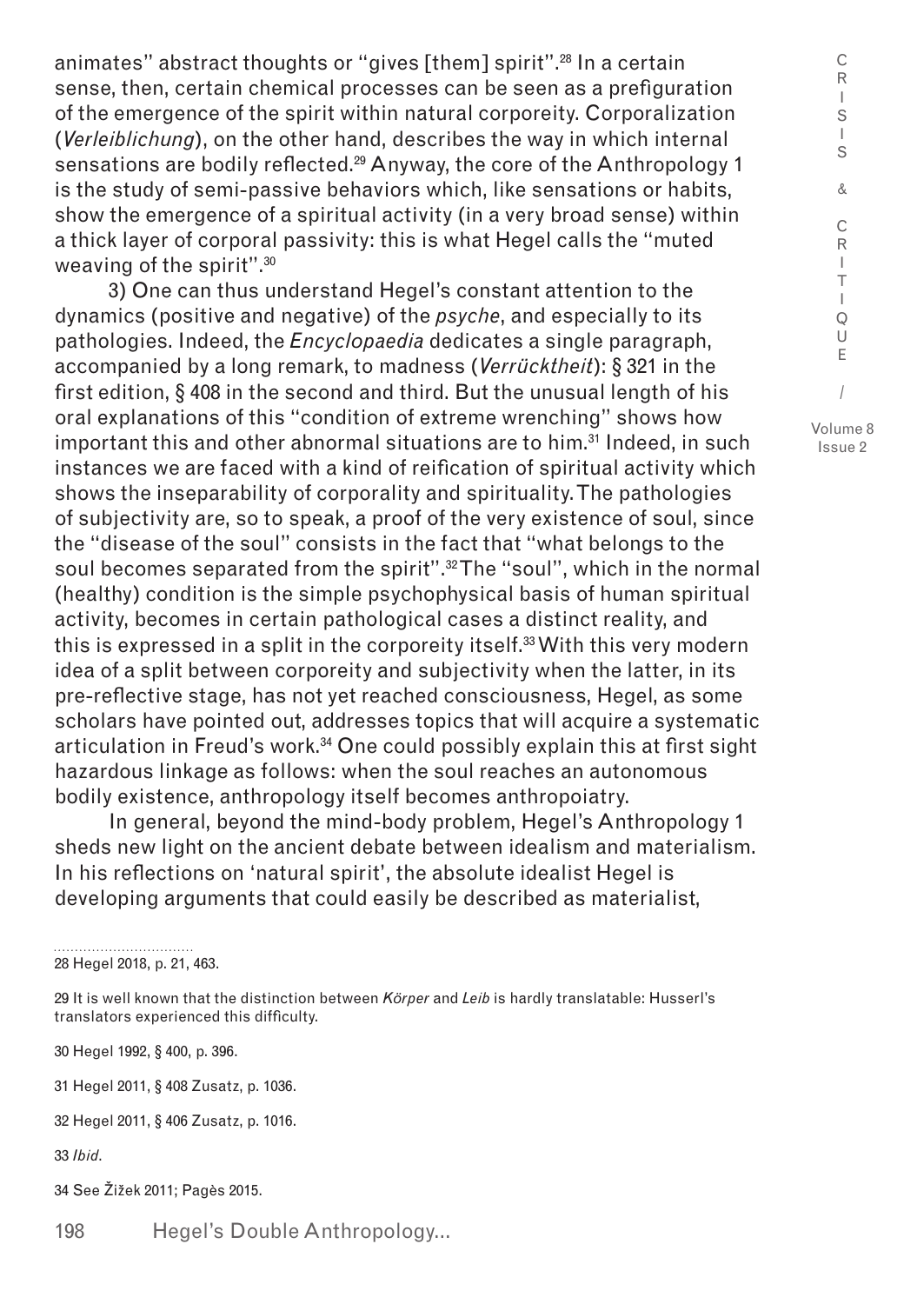because he considers seriously (in what can be called an emergentist conception of spirit) the idea that the spirit is rooted in corporeity: He believes that it is precisely when the spirit and its bodily base become disconnected that the former ceases to be with itself. Obviously – one might recall the ruthless critique of phrenology in chapter five of the *Phenomenology of Spirit* – spirit is not a bone; but neither is it an etheric effluence.<sup>35</sup>

### **Hegel's "Anthropology 2"**

It is obvious that the Anthropology 1 does not provide a comprehensive theory of what the human being is. Moreover, although anthropological inquiry plays an important role in the theory of the subjective spirit, Hegel intentionally narrows its scope: its only aim is to explain the emergence of the spirit within and from natural corporeity. Moreover, even the whole theory of the subjective spirit, which adds to Anthropology 1 the "short" Phenomenology of Spirit and Psychology, is unable to provide an exhaustive theory of what mankind is, nor of what spirit is according to Hegel.36 If it is true – what I must presuppose here – that the basic determination of the spirit is freedom understood as being close to oneself in otherness to oneself (*Beisichsein im Anderen*)37, then it is required that the spirit frees itself from its mere subjective interiority. The spirit must provide reality to its inner freedom by embedding it in objective patterns (legal relations; domestic, social and political institutions), and thus acquire a reflexive self-knowledge. Freedom should not be understood as a predicate of a self-enclosed subjectivity, it is rather the objectivation of an interiority which is only constituted in and by this objectivating process. Only when the subjective spirit, which is therefore not only *my* spirit, sees in the legal-institutional framework of the social and political world the condition for realizing its own claims that it can really be near itself (*bei sich*); it must conceive of otherness (other subjects, the social world) not as an external given or as a potential hindrance, but as an objective requirement for the building of his own subjectivity. To Hegel, the main barrier of an accurate understanding of the subjective spirit is the representation of spirit as a

35 See Hegel 2018, p. 201.

37 See Hegel 1992, § 382, p. 382.

199 Hegel's Double Anthropology...

I S I S & C R I T I Q U E / Volume 8

C R

Issue 2

<sup>36</sup> I will not deal here with the relationship between the *Encyclopedia*'s "Phenomenology of Spirit" and the 1807 work, the examination of which raises some fundamental problems concerning the structure of Hegel's system and its evolution. On this subject, see my article "La *Phénoménologie de l'esprit* est-elle la fondation ultime du système hégélien?", in: G. Marmasse and A. Schnell (eds.), *Comment fonder la philosophie? L'idéalisme allemand et la question du principe premier*, Paris, CNRS Éditions, 2014, p. 243-264.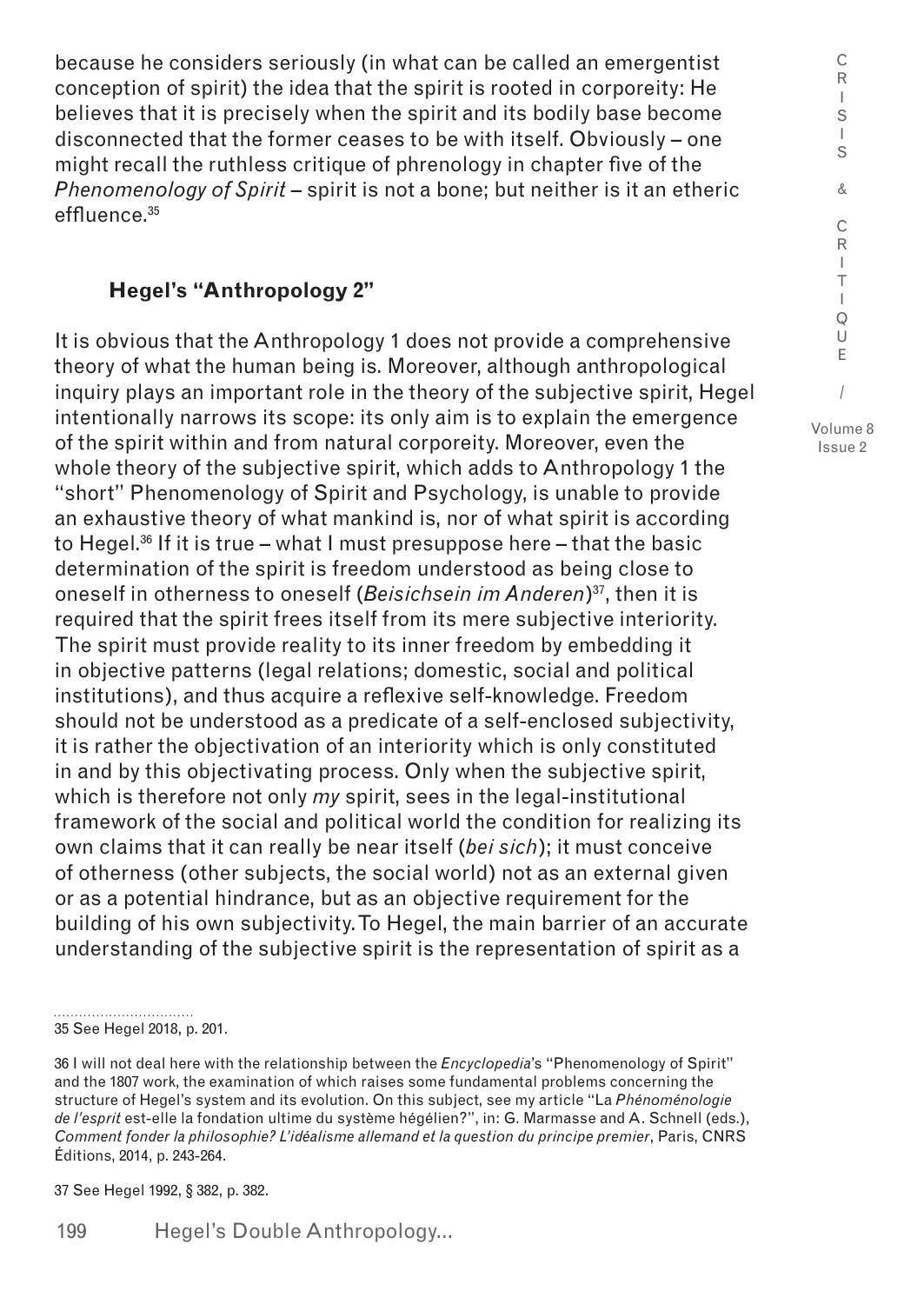separated substance, as "a *thing*".<sup>38</sup> The whole of Anthropology 1, as well as the analysis of recognition in the "short" Phenomenology of Spirit and that of the practical spirit in Psychology, is intended to understand the spirit as a dynamic, a "development".<sup>39</sup> Such a conception is contrary to any substantialist understanding of the spirit; moreover, it prevents a formalistic view of freedom as a divergence from a world ruled by necessity, and forbids any objectivist view of the social world. Therefore, the shift from the subjective to the objective spirit is a condition for an accurate understanding of freedom and of the spirit itself, since the objectivation and institutionalization of freedom is what makes possible the stabilization of subjectivity itself:

While the subjective spirit, because of its relation to an Other, remains unfree or - what is the same thing - is free only in itself, in the objective spirit freedom, the knowledge that the spirit has of itself as free, comes to being-there.<sup>40</sup>

How do such observations affect the broader conception of man, and thus what I call Anthropology 2, if it is true that the latter is something other than "what is called the knowledge of men"?41 According to Hegel, the human being should not be considered as a mere subject existing "naturally" by itself, but as a being that has to be constituted through a process of objectivation. This objectivation is particularly required since the concept of spirit, and therefore also that of humanity, cannot be defined by means of purely intellectual factors. In short, the human being is not a "thinking thing", as Descartes describes it.<sup>42</sup> Of course, Hegel does not give up defining human beings by thinking: for him also thinking is "what human beings *have of more proper* [and] by which they differ from animals."43 But we must avoid a purely representational view of the spirit, identifying thinking only with the intellective activities. In the *Science of Logic*, Hegel emphasizes that knowledge has a normative as well as a cognitive dimension: the "idea of the true" must be completed by the "idea of the Good", in such a way that the concept no longer faces the objective world; it is not only imbued with it, but also determines it and pervades it.44 Likewise, in the *Philosophy of spirit*, the subjective

44 Hegel 2010a, p. 729.

200 Hegel's Double Anthropology...

 $\mathbf{I}$ S I S & C R I T I Q U E / Volume 8 Issue 2

C R

<sup>38</sup> Hegel 1992, § 389, p. 388.

<sup>39</sup> See Hegel 1992, § 442, p. 436: "The proceed of the Spirit is a *development*".

<sup>40</sup> Hegel 2011, § 385 Zusatz, p. 940.

<sup>41</sup> Hegel 1992, § 377, p. 379.

<sup>42</sup> Descartes 1967, p. 419.

<sup>43</sup> Hegel 1992, § 400, p. 398.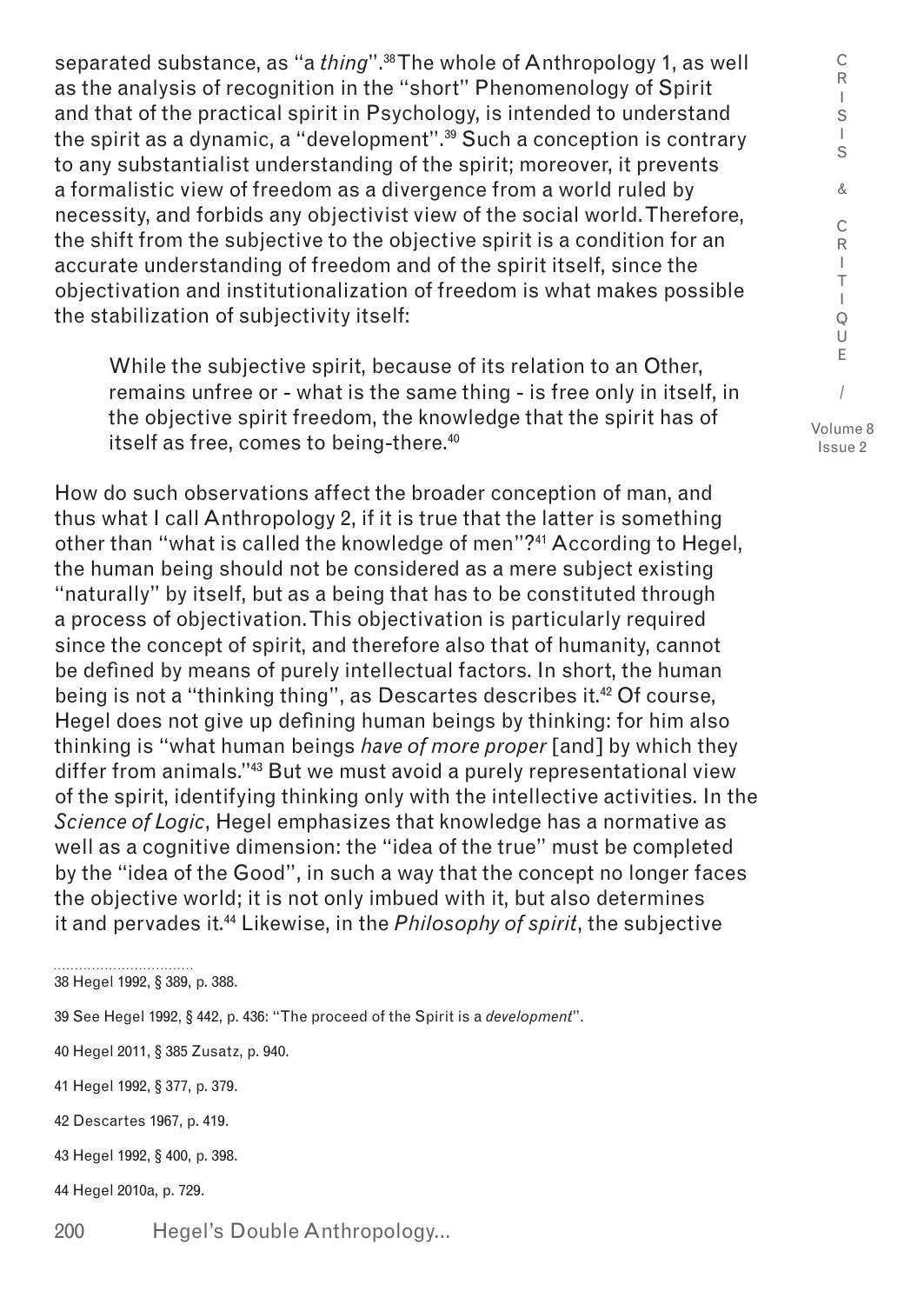spirit should not be understood only as a theoretical spirit, but also as a practical spirit, a spirit whose "path" consists in "making itself an objective spirit" and thus in "ascending to the thinking will."45 Hegel derives from this insight a very innovative consequence: freedom, as a distinctive determination of the spirit, is not an idea that men *have* but rather the idea that they *are*:

If the knowledge [...] that men have of what their essence, their goal and object is freedom, is speculative, this Idea itself is, as such, the actuality of men, not the idea they have of it, but the idea they are. $46$ 

The statement that humans *are* the idea of freedom means that the "knowledge of the Idea" is embodied less in subjective thoughts and representations than in institutional forms of objectivation of freedom; it is a notable example of Hegel's institutionalism, which in my opinion remains "weak" in the sense that it allows subjectivity, in the whole range of its expressive forms, a significant degree of autonomy.<sup>47</sup>

The doctrine of abstract law, i.e., broadly speaking, of private (civil and criminal) law, provides an interesting example of the objectivation of the spirit; I have in mind here the thesis that man does not by nature enjoy self-ownership, but has to acquire it through a work of self-appropriation. Just as the legal person has to take possession of a thing through effective use in order to become its legal owner,<sup>48</sup> so the human being has to "take possession of himself" in order to not remain a mere "natural entity":

The human being, in his *immediate* existence in himself, is a natural entity, external to his concept; it is only through the *development* of his own body and spirit, *essentially* by means of *his self-consciousness comprehending itself as free*, that he takes possession of himself and becomes his own property as distinct from that of others. Or to put it the other way around, this taking possession of oneself consists also in translating into actuality what one is in terms of one's concept […] By this means, what one is in concept, is posited for the first time as one's own.<sup>49</sup>

S I S & C R I T I Q U E / Volume 8 Issue 2

C R I

<sup>45</sup> Hegel 1992, § 469, p. 466.

<sup>46</sup> Hegel 1992, § 482, p. 477.

<sup>47</sup> See Kervégan 2018, p. 279-82.

<sup>48</sup> Hegel 1991, § 59, p. 88-9.

<sup>49</sup> Hegel 1991, § 57, p. 86.

<sup>201</sup> Hegel's Double Anthropology...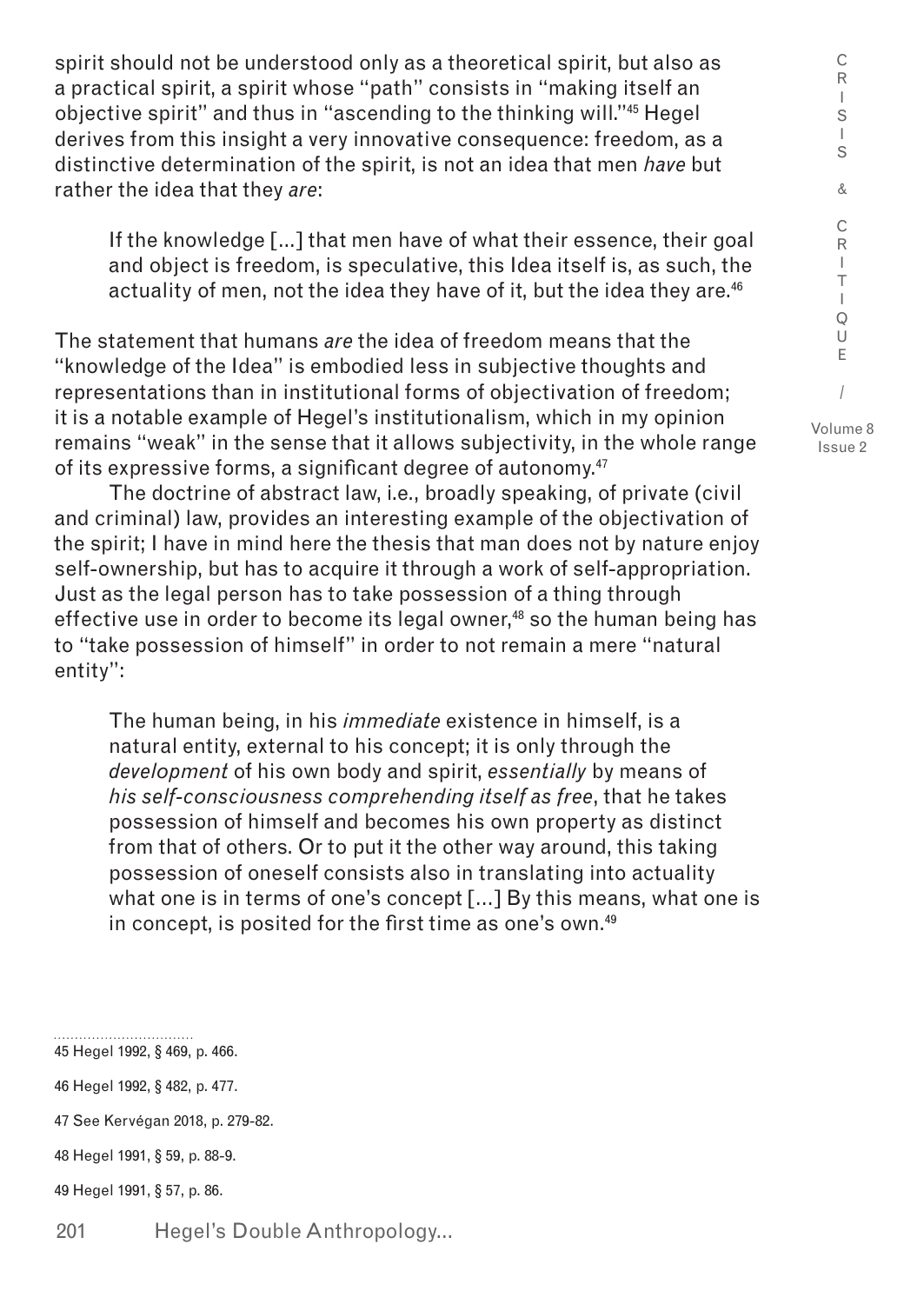The normative impermissibility of slavery and serfdom follows from this: such situations, which contravene the egalitarian formalism of the law, negate the humanity of certain human beings by reducing them to "an existence not in conformity with [their] concept", that of mere "natural beings." 50 The originality of the argument must be considered. If slavery is an "absolute denial of right (*absolutes Unrecht*)", it is not because it is contrary to the "nature" of man, but rather because humanity is not something natural: Hegel repudiates the jusnaturalist rejection of slavery as well as its usual "historical" justification. Because humanity is to be acquired through the "hard work" of culture.<sup>51</sup> one should not be deprived of it through violence or oppression. Paradoxically, humanity should be understood as a "second nature", socially constructed, inalienable by the mere fact that it is "the world of spirit produced from within itself."52 The human individual being is thus a social being (in the widest sense of the word, corresponding to what Hegel calls *Sittlichkeit*), a being who "is free, in possession of himself, only through *culture"*, so that we can legitimately speak of a social construction of human individuality.<sup>53</sup> As Habermas points out in his essay "Arbeit und Interaktion", "it is only with socialization that individuation happens."54

However, it is important to consider this culture of humanity in its full extension, namely as "*practical*" as well as "*theoretical culture*".55 In his Jena writings, Hegel especially emphasizes the relevance of the nonintellectual component of culture. Like the language, work, as a "rational medium" between conscience and the external world,<sup>56</sup> is an essential factor in universalizing the relationship to the world, and therefore in the humanization of the natural individual. Work is as a field of material culture, a 'thinking' process in the sense that it generates universality, as can be observed by examining modern forms of working activity, based on the "abstraction of production"57 – but this should not blind us to the negative, alienating side of this abstraction: on this and many other points, Hegel is Marx's forerunner. In opposition to the "formal" character of conscience which, insofar as it is "something subjective", has "no

50 Hegel 1991, § 57, p. 87. 51 Hegel 1991, § 187, p. 225. 52 Hegel 1991, § 4, p. 35. 53 Hegel, handwritten note to the § 57 of the *Philosophy of Right*, in: Hegel 2010b, p. 437. 54 Habermas 1968, p. 15-16. 55 Hegel 1991, § 197, p. 168. 56 Hegel 1975, fragment 20, p. 300. 57 Hegel 1991, § 198, p. 233.

202 Hegel's Double Anthropology...

C R  $\mathbf{I}$ S I S

<sup>&</sup>amp; C R I T I Q U E / Volume 8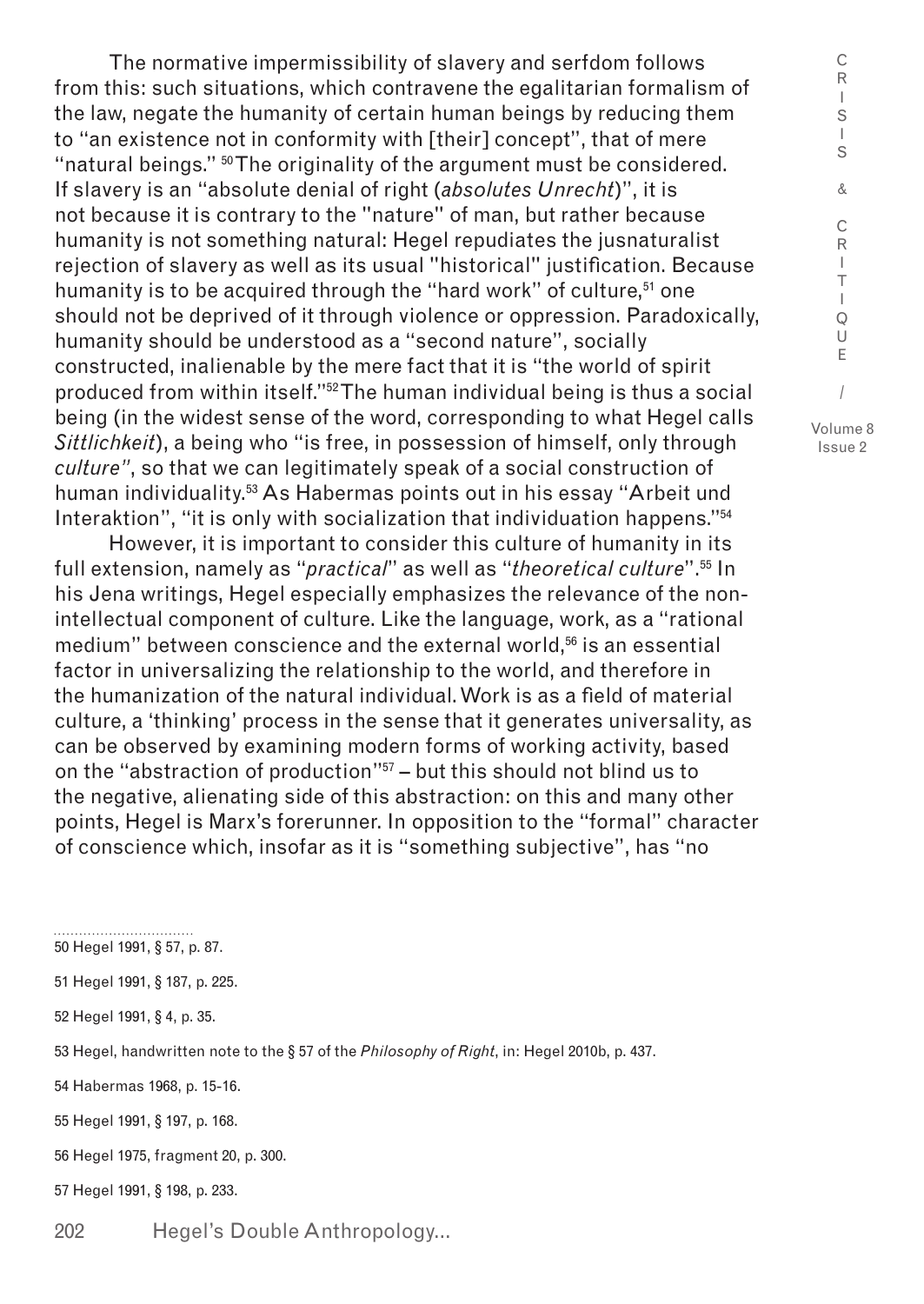genuine reality",<sup>58</sup> Hegel strongly emphasizes the rationality, the thinking and socializing - in short, universalizing - character of work:

Work is not *instinct*, but a rationality which, in the people, becomes something universal and which is, for this reason, contrary to the individual's singularity, which has to be overcome; and exactly for this reason, the work act is not present there as an *instinct*, but in the manner of spirit, in the sense that work, taken as a *subjective activity of the individual, has become something else*, a universal rule; and the cleverness of the individual is only acquired through this learning process, through coming back to oneself by becoming other than oneself.59

As an acting as much as a speaking and representative being, as a practical spirit as much as a theoretical one, the human being is, as Feuerbach and Marx would say, a "generic being" (*Gattungswesen*).60 This argument about the social character of mankind has various expressions in Hegel. One of the most famous is the criticism of the "robinsonnade" (to use Marx's words) of a "so-called state of nature, in which [man] had only so-called natural needs".61 Against such representations, Hegel stresses the growing "abstract", social character of work, leading to a "multiplication of his needs and means".<sup>62</sup> Of course, this rejection of the jusnaturalist fictions, especially that of the state of nature, is not Hegel's invention. Such views were especially promoted by the eighteenthcentury Scottish school. Ferguson writes, for example:

If we were asked therefore, where is the state of nature to be find? we may answer, It is here **[…]** While this active being is in the train of employing his talents*,* and of operating on the subjects around him, all situations are equally natural. […] In the condition of the savage*,*  as well as in that of the citizen*,* are many proof*s* of human invention; and in either is not in any permanent station, but a mere stage through which this travellin*g* being is destined to pass. If the palace be unnatural*,* the cottage is so no less; and the highest refinements of political and moral apprehension, are not more artificial in their kind, than the first operations of sentiment and reason.<sup>63</sup>

C R  $\mathbf{I}$ S I S & C R I T I Q U E / Volume 8 Issue 2

<sup>58</sup> Hegel 1975, fragment 20, p. 286.

<sup>59</sup> Hegel 1975, fragment 20, p. 320.

<sup>60</sup> See Feuerbach 1959c, p. 1-2; Marx 1968, p. 515-18.

<sup>61</sup> Hegel 1991, § 194, p. 230.

<sup>62</sup> Hegel 1991, § 190, p. 228.

<sup>63</sup> Ferguson 1782, p. 12-3.

<sup>203</sup> Hegel's Double Anthropology...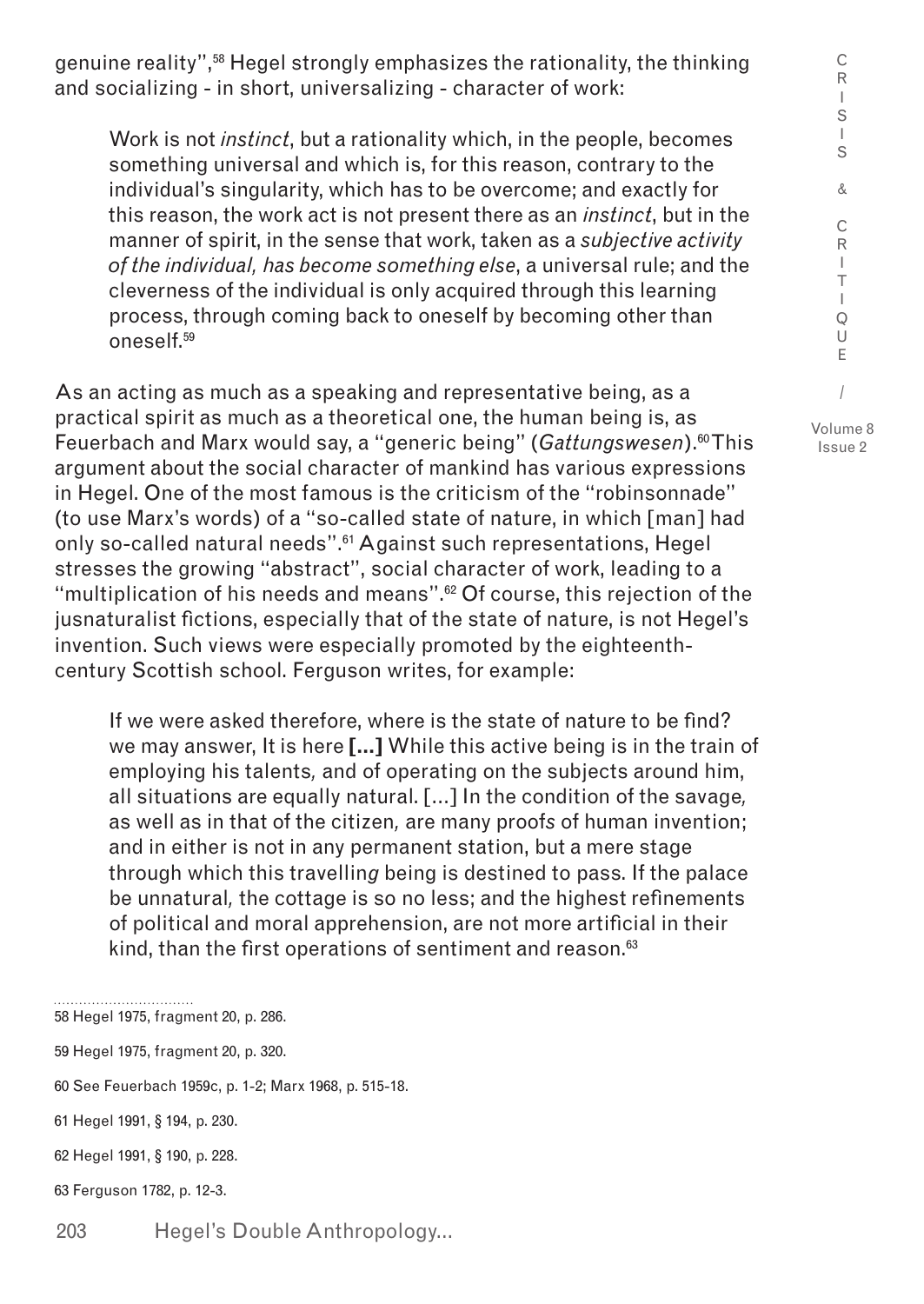The state of society is the genuine state of nature: this was already the *communis opinio doctorum* at the end of the 18th century. A modern version of the old Roman maxim *ubi societas, ibi jus*, might therefore be formulated as follows: *ubi societas, ibi homo*.

From this idea, Hegel draws a far-sighted conclusion: in modern civil society, 'human being' is no longer just a conceptual term or the name of a class of individuals, it is now a social reality finding its sphere of activity in the market society:

In the law, the object is the *person*; at the level of morality, it is the *subject*, in the family, the *family-member*, and in civil society in general, the *citizen* (in the sense of *bourgeois*). Here, at the level of needs, it is that concretum of *representational thought* which we call *the human being*; this is the first, and in fact the only occasion on which we shall refer to *the human being* in this sense.<sup>64</sup>

Like abstract work, abstract human being is a result of modern forms of socialization. By reducing the individual to the abstract characteristics of homo oeconomicus, a mere vehicle for workforce, the "system of needs" for the first time gives this abstract representation of Humanity a concrete social reality. The socialized individual, the *bourgeois* (in the sense of Rousseau rather than of Marx), is the human being in general, performing abstract work and thus acquiring a distinct social existence. By depriving the human individual of all the statutory attributes with which the order society had endowed him, civil (*bourgeois*) society has literally created the human being; it thus provided a tangible basis for the abstract language of human rights. It is therefore no mere coincidence, as Marx polemically but accurately pointed out, that the Declaration of the Rights of Man and the Citizen is contemporaneous with the rise of the market society:<sup>65</sup> they are, as Hegel had also seen it, correlative expressions of the birth of the Man, of which Foucault will draw up the death certificate one and a half century later.

Is the scope of Anthropology 2, if this denomination is that of a complete theory of Man, thus exhausted? Obviously not. In Hegel's system, man is not only the socialized *bourgeois*, the producer-consumer; he also assumes, as listed in § 190 of the *Grundlinien*, the roles of the legal person, the moral subject and the family member, to which we can add the roles of political citizen and possible author or addressee of works of art, religion, and philosophy. But the naked man, the 'man without qualities', is still for Hegel closely related to the modern abstraction of the market society. From this perspective, his anthropology remains an inexhaustible source for any critical theory of society, even after man's death.

64 Hegel 1991, § 190, p. 228 (modified).

65 Marx 1976, p. 364-7.

204 Hegel's Double Anthropology... C